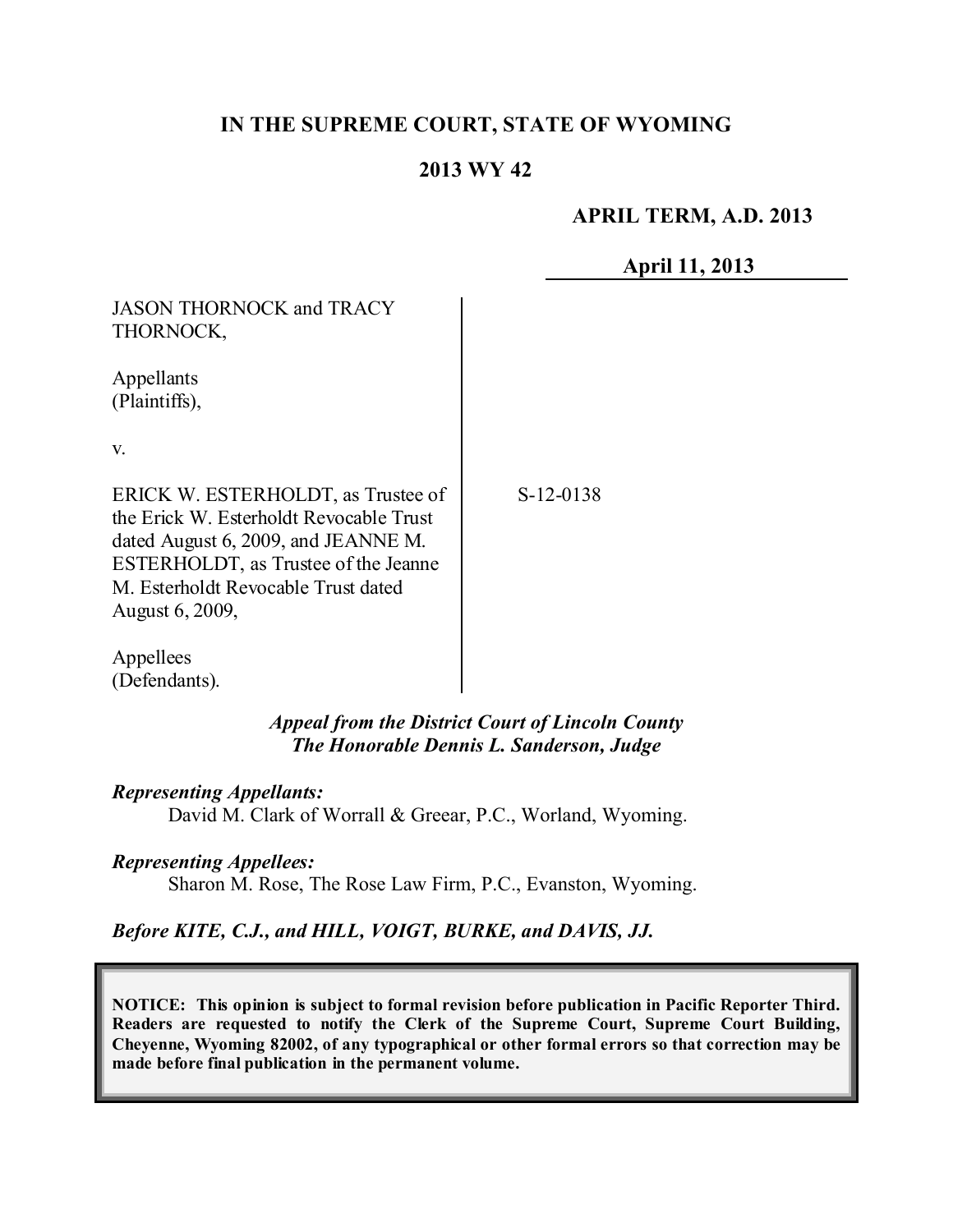## **VOIGT, Justice.**

[¶1] The Thornocks filed an action against the Esterholdts and others, seeking to quiet title to certain lands in Lincoln County, Wyoming. The district court eventually granted summary judgment to the Thornocks as to some of the land, but denied summary judgment as to a certain strip of property. After a bench trial, the district court quieted title in the disputed strip of land in the Esterholdts. The Thornocks appealed. The district court's findings of fact are not clearly erroneous in any material way, and they support the court's conclusions of law, so we affirm.

## **ISSUES**

[¶2] 1. Whether an appurtenant easement was created by a deed that granted, in addition to tracts of fee title land, "[a]lso that right of way to be used in connection with said land and described as follows: . . ."

2. Whether, if the answer to the first question is in the negative, an appurtenant easement was created by a deed that granted "[a] right-of-way, described as follows, to wit:  $\ldots$  ."

# **FACTS**

[¶3] While somewhat oversimplified, it is helpful to visualize the lands involved in this case as being in the form of a capital letter "H." The right upright of the H is a public highway. The left upright of the H is a railroad right-of-way. The crossbar of the H is the parcel of land in dispute--the parcel in which the district court quieted title in the Esterholdts. This parcel is 80 feet wide and 617 feet long, and it lies in the midst of the Esterholdts' property.

[¶4] It is uncontested that the Esterholdts own land between the railroad right-of-way and the public highway. It is also uncontested that the Thornocks own land west of and adjacent to the railroad right-of-way. A dam and ponds were constructed on the disputed parcel by the Esterholdts' predecessor in title during the 1950s and the parcel has not been used historically to access the Thornocks' land.

[¶5] For some time, the Thornocks accessed their property from the public highway via a road across the Esterholdts' neighbor to the north. When the neighbor began to deny use of the road to the Thornocks, they began to look for alternatives. That search led them to the strip of land now in dispute. Resolution of the quiet title dispute requires the interpretation of numerous deeds relating to the strip of land, itself, and to the surrounding lands. Those deeds will be identified and discussed in further sections of this opinion.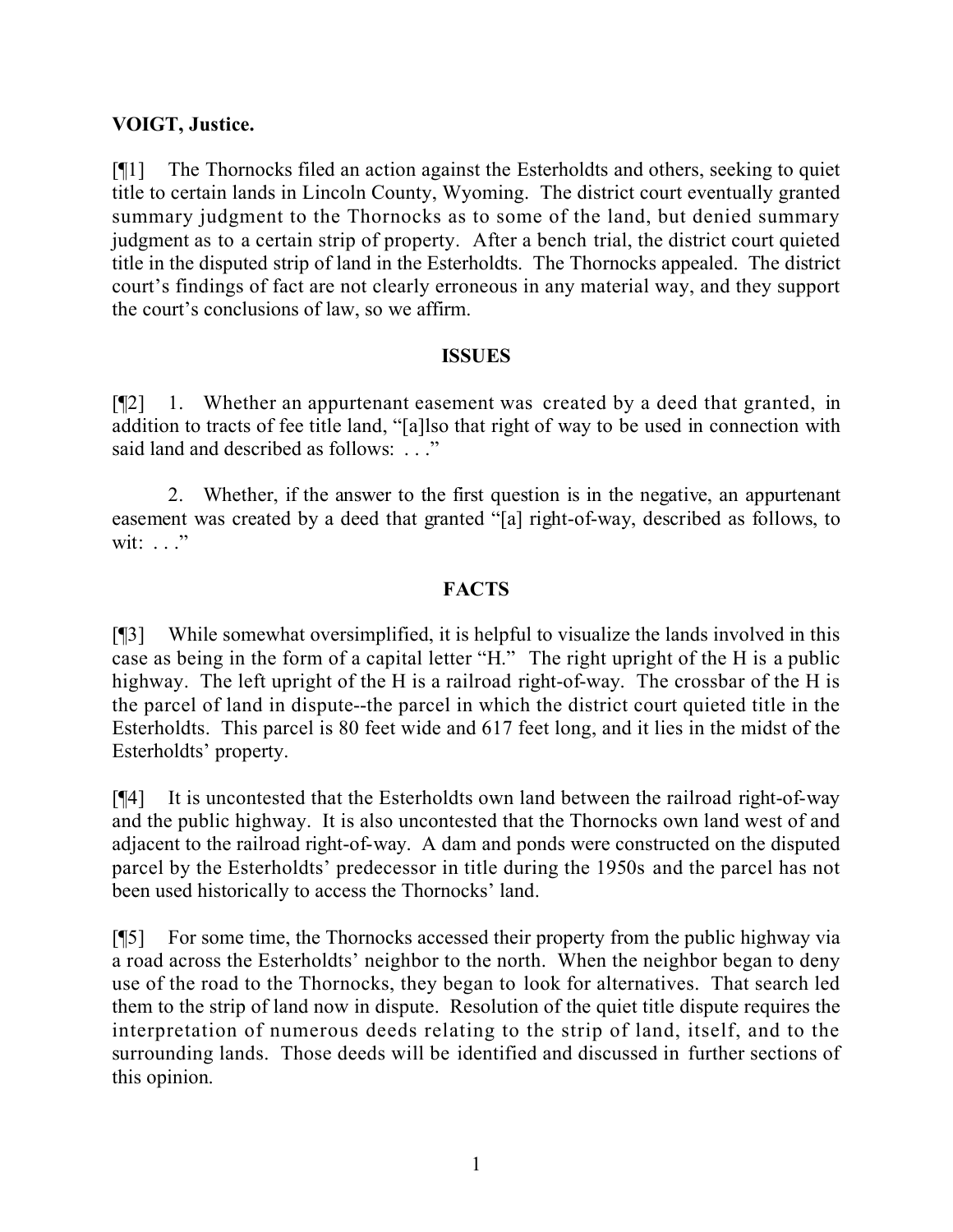#### **STANDARD OF REVIEW**

[¶6] "The applicable standard of review is that we derive the meaning of an easement from its language, much as we would in the case of a deed or other written agreement." *Edgcomb v. Lower Valley Power & Light, Inc.*, 922 P.2d 850, 854 (Wyo. 1996) (quoting *Steil v. Smith*, 901 P.2d 395, 396 (Wyo. 1995) (citing *Tibbets v. P & M Petroleum Co*., 744 P.2d 651, 652-53 (Wyo. 1987); 25 Am. Jur. 2d *Easements and Licenses* § 75 (1966))). "If the language of the easement is not ambiguous and if the intent of the parties can be gathered from its language, that should be done as a matter of law." *Edgcomb*, 922 P.2d at 854 (quoting *Steil*, 901 P.2d at 396 (citing *Glover v. Giraldo*, 824 P.2d 552, 554 (Wyo. 1992); *Smith v. Nugget Exploration, Inc*., 857 P.2d 320, 323 (Wyo. 1993); *Tibbets*, 744 P.2d at 653)).

[¶7] In *Mueller v. Hoblyn*, 887 P.2d 500, 504 (Wyo. 1994), we explained the review process as follows:

> The findings of fact made by the district court will not be set aside unless clearly erroneous. *Hopper v. All Pet Animal Clinic, Inc*., 861 P.2d 531, 538 (Wyo. 1993). "'A finding is "clearly erroneous" when although there is evidence to support it, the reviewing court on the entire evidence is left with the definite and firm conviction that a mistake has been committed.'" *Id*. (quoting *United States v. United States Gypsum Co.*, 333 U.S. 364, 395, 68 S.Ct. 525, 542, 92 L.Ed. 746 (1948)). The district court's conclusions of law are not binding upon this court and are reviewed *de novo. Hopper*, 861 P.2d at 538; *Powder River Oil Co. v. Powder River Petroleum Corp*., 830 P.2d 403, 407 (Wyo. 1992).

#### **DISCUSSION**

[¶8] Hopefully, it will be more helpful than confusing to begin this discussion with a brief history of the ownership of the lands that became the Thornocks' and Esterholdts' properties. In 1893, William Garratt "proved up" his homestead claim and received a patent from the United States government covering the lands in question. In 1905, Richard Roberts obtained from Garratt title to the property lying east of the railroad rightof-way. That same year, Garratt sold the land lying west of the railroad right-of-way to Caloway H. Hamilton. In 1907, Hamilton transferred the land lying west of the railroad to John H. Stoner and C.F. Stoner (the Stoner Brothers). Richard Roberts transferred to the Stoner Brothers the small parcel of land lying east of the railroad right-of-way, the ownership of which is now in contention. The language of that transfer is as follows: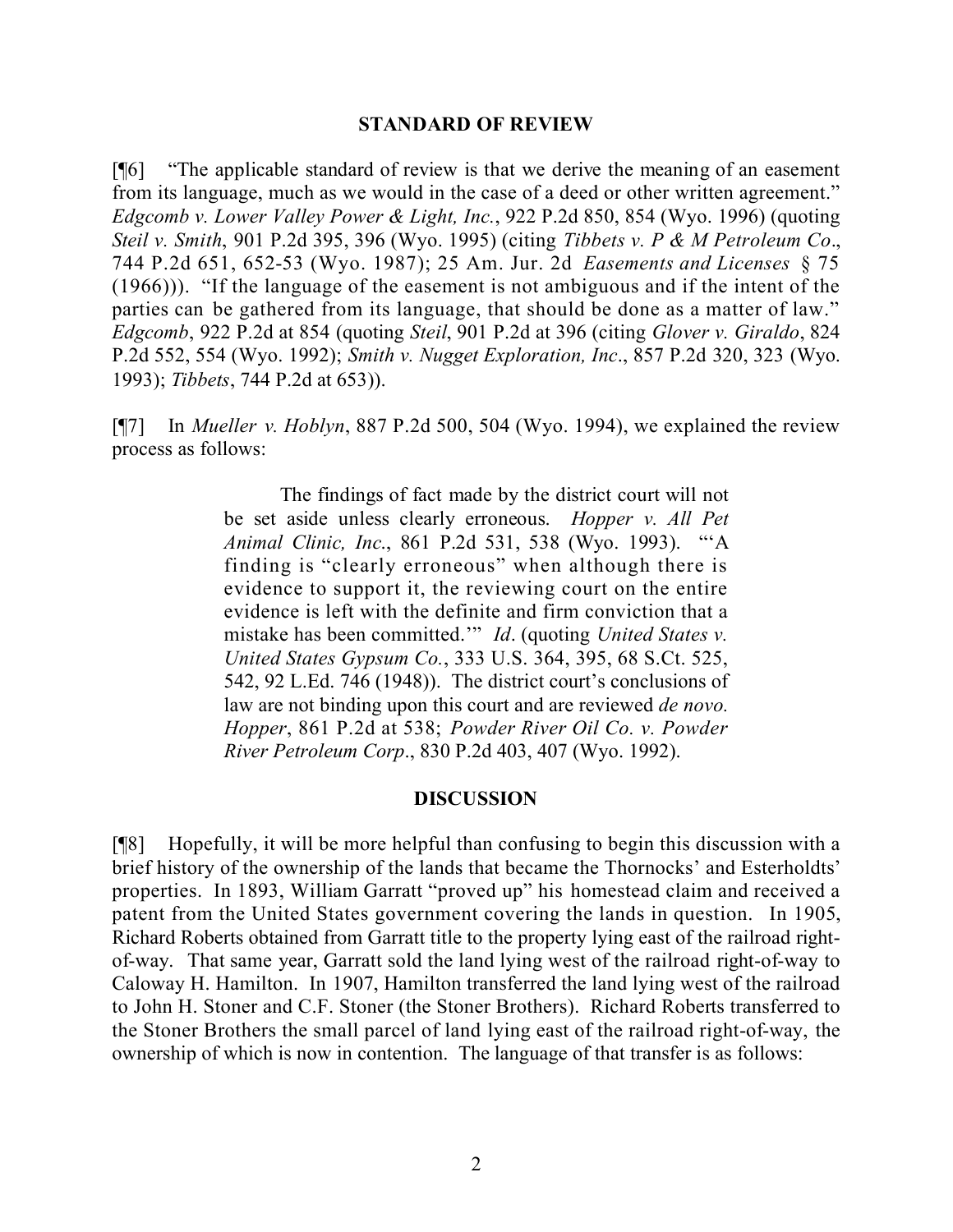[Roberts has] granted, bargained, sold and conveyed, and by these presents doeth grant, bargain, sell and convey, unto said [Stoner Brothers], and unto his [sic] heirs and assigns, forever, all that piece or parcel of land, situate, lying and being in the County of Lincoln and State of Wyoming, and more particularly known and described as follows, to-wit: Commencing at the Southwest corner of the Southeast quarter of the Northwest quarter of Section Twenty eight, Township Twenty five, North Range 119 west of 6th P.M., thence running west Five Hundred and eight feet (508) to the right of way of Oregon Short Line Railroad, thence south along said Right of way Eighty feet (80), thence East to Center of County Road, Six Hundred and Seventeen (617) feet, thence North Eighty (80) feet along center of said County Road, thence West One Hundred and Three (103) feet, to Corner Stake, or stone and place of beginning, the same all being, lying, and situated in Section 28, Township 25, N.R. 119 West of the 6th Principal Meridian, in Uinta County, Wyoming.

[¶9] Notably, this parcel of land is not described as an easement or right-of-way, there is no land described as a dominant estate for any easement, and Roberts retained no right or title to the property. In summary, the Stoner Brothers obtained title to the lands west of the railroad right-of-way and the lands in dispute which lie east of the railroad right-ofway from different grantors and with no connection between the two parcels noted in either deed. The two parcels are not contiguous, being separated as they are by the railroad right-of-way, over which there is no evidence of the Thornocks or any of their predecessors in title having a right-of-way or other access that would join the two parcels.

[¶10] In 1917, Roberts conveyed his property lying east of the railroad right-of-way to Quealy Sheep and Livestock Company. Specifically excepted from the transfer was the strip of land just described above that Roberts had sold to the Stoner Brothers. The appearance of the exception in this deed is evidence that Roberts did not believe he retained any title to the parcel that he could convey. Nineteen years later, when Quealy Sheep and Livestock Company conveyed the property east of the railroad right-of-way to Lincoln Feeders Corporation, the same exception was contained in the deed. In 1943, Lincoln Feeders Corporation executed a warranty deed in favor of Continental Live Stock Loan Company, covering the same lands east of the railroad right-of-way and again excepting from the conveyed lands the above-described strip of land. In none of these transactions is the strip of land described as an easement or a right-of-way, and in none of these transactions is a connection made between the strip of land, which is east of the railroad right-of-way, and the lands lying west of the railroad right-of-way. Nor is there anything in the record showing any attempt by any of the serial owners of the lands lying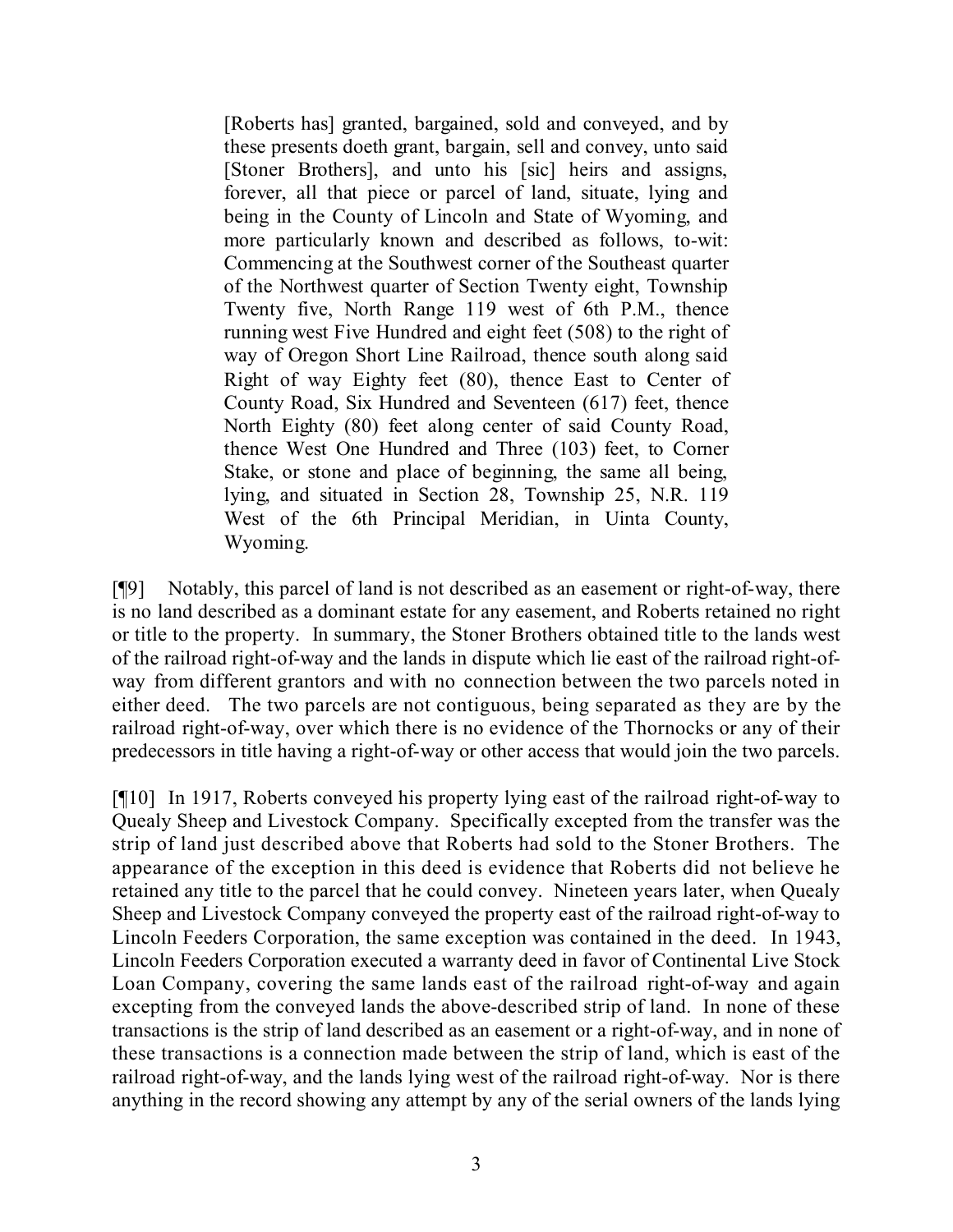west of the railroad right-of-way to obtain from the railroad access from the western properties to the strip of land lying to the east. In other words, there is no record evidence of any owner of the lands to the west of the railroad right-of-way claiming that the purpose of Roberts' transfer of the strip of land to the Stoner Brothers was for the purpose of access from the public highway to the lands lying west of the railroad right-ofway.

[¶11] The next deed of significance in this history, and one of the deeds with which we will be most concerned, is a warranty deed in 1946 from the widows of the Stoner Brothers to J.D. Noblitt. In addition to transferring three parcels of land lying west of the railroad right-of-way, the Stoner Brothers' widows transferred the strip of land at issue here, using the following language:

> Also that right of way to be used in connection with said land and described as follows: [legal description of the strip of land in question]

This reference to "that right of way to be used in connection with said land" is the first record reference of some connection between the western lands and the disputed parcel. These words are the focus of the Thornocks' first issue.

[¶12] In 1957, Noblitt executed a deed conveying land acquired from the Stoner Brothers' widows to J.N. Igo. This land is primarily the present-day Thornock land west of the railroad right-of-way, but the deed also included a conveyance of "[a] right-ofway, described as follows, to-wit: [the contested strip of land on the east side of the railroad right-of-way]." This language is the focus of the Thornocks' second issue in this appeal. In 1972, Cokeville Land and Livestock Company conveyed land described in the Noblitt/Igo deed to Thomas S. Harrower, which deed included the language "[t]ogether with all right, title and interest in that right-of-way described as follows: [the contested strip of land on the east side of the railroad right-of-way]."<sup>1</sup> After he died, Harrower's heirs quitclaimed his properties to Norman M. Harrower. That quitclaim deed included the strip of land at issue here, describing it as a "right of way."

[¶13] At about the same time that the Stoner Brothers' widows made the abovedescribed conveyance to Noblitt, Continental Live Stock Company transferred the lands lying east of the railroad right-of-way to J.A. Reed. The warranty deed excepted from the sale the parcel with which we are now concerned--the crossbar of the H. Thereafter, Reed quitclaimed lands east of the railroad right-of-way to Julianne Reed Biggane. That deed does not mention the contested strip of land. In 2006, Jeanne Reed Esterholdt and Frederic Clark Reed, successor co-trustees of the John D. Biggane Trust, quitclaimed the

  $<sup>1</sup>$  The parties agree that the gap in title between Igo and Cokeville Land and Livestock Company was</sup> cured by the Act and partial judgment entered in this matter.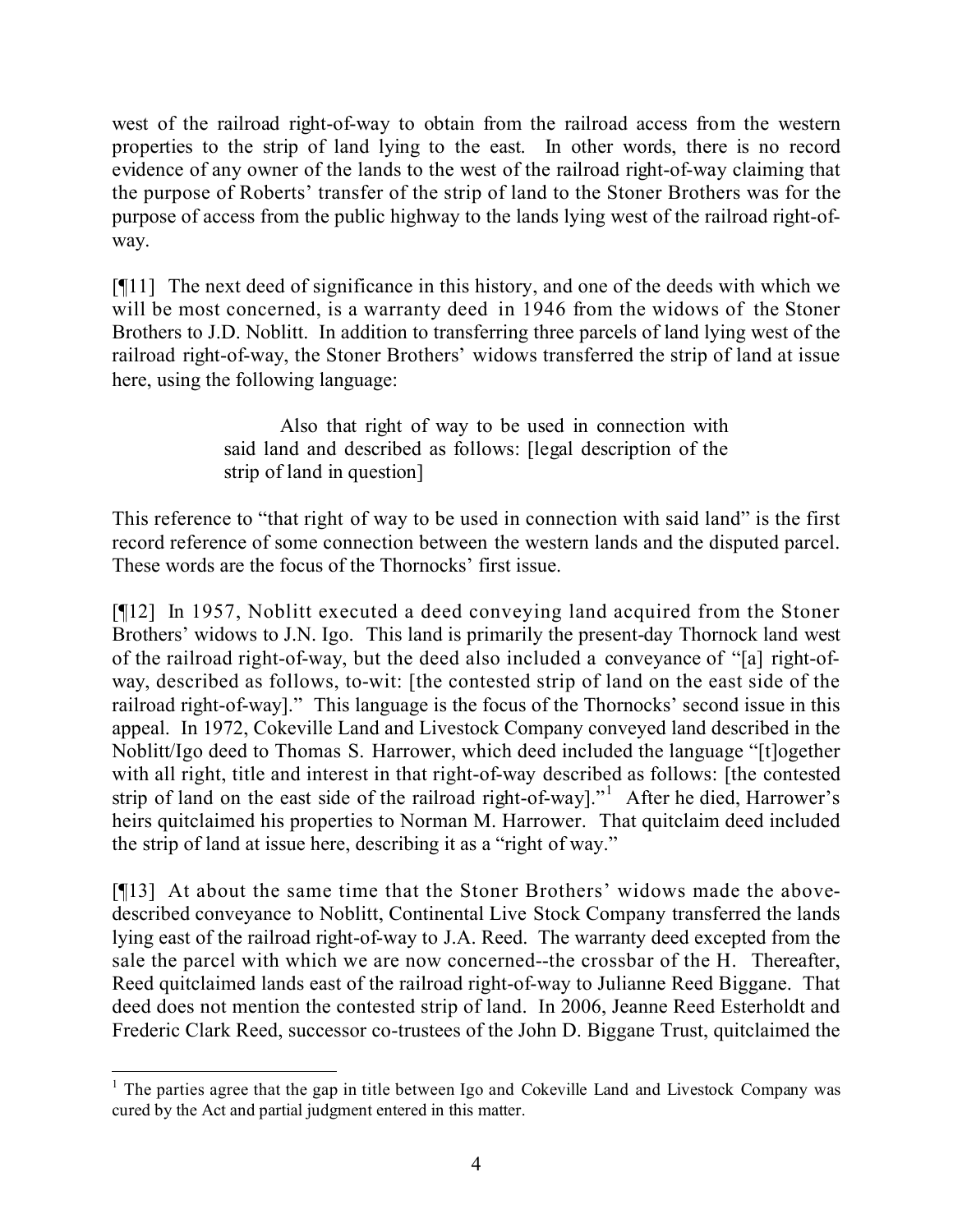same lands to Jeanne Reed Esterholdt. There is nothing in the record before us that explains these breaks in the chain of title, but they are not at issue herein and do not affect the present issues. The Esterholdts' chain of title to most of the lands east of the railroad right-of-way was completed by a warranty deed from Jeanne Esterholdt and her husband to their revocable trusts. That deed makes no specific reference to the contested parcel. After this controversy began, Norman Harrower quitclaimed the contested strip to Jeanne Reed Esterholdt.

[¶14] Finally, the record reflects that the present-day Thornocks obtained title to the property west of the railroad right-of-way through Jason Thornock's grandfather. Jason Thornock testified at the hearing that, to his knowledge, neither the deed to his grandfather nor his deed mentioned the parcel of land now in dispute.

[¶15] Thornocks' position in this appeal is that, in the deed of the Stoner Brothers' widows to Noblitt, the words "that right of way to be used in connection with said land" intended to convey an easement for a right-of-way from the state highway to the lands west of the railroad right-of-way, which easement was appurtenant to those lands. The Esterholdts, to the contrary, argue that the deed of the Stoner Brothers' widows was clearly a fee simple transfer, rather than an easement, because the widows clearly retained no lands which can be seen as a servient estate, and also because the term "rightof-way" is not sufficiently described so as to support the Thornocks' contentions. In their second issue, the Thornocks basically make the same argument in respect to the language in the deed from Noblitt to Igo, that also transferred a "right-of-way" described as the land now in question. The Esterholdts respond that, with no record of an appurtenant easement, they obtained title to the disputed property via the mesne conveyances from Cokeville Land and Livestock to Harrower, and subsequently from Harrower to them. The underlying legal question is whether an appurtenant easement was created that passed with any subsequent transfer of the lands west of the railroad right-of-way, whether specifically mentioned or not.

[¶16] The district court issued an order containing detailed findings of fact and conclusions of law. Before reciting those finding and conclusions, the district court described the issue of the case as follows:

> The central question in this case is whether the Grantors (the Stoner Widows) intended to convey an easement or a fee simple interest in an 80 x 617 foot strip of land in a warranty deed they executed in 1946 to J.D. Noblitt. If the interest conveyed was intended to be an appurtenant easement, then the [Thornocks] prevail unless the [Esterholdts] have proven it was extinguished by adverse possession or unless it was abandoned. If the intent was to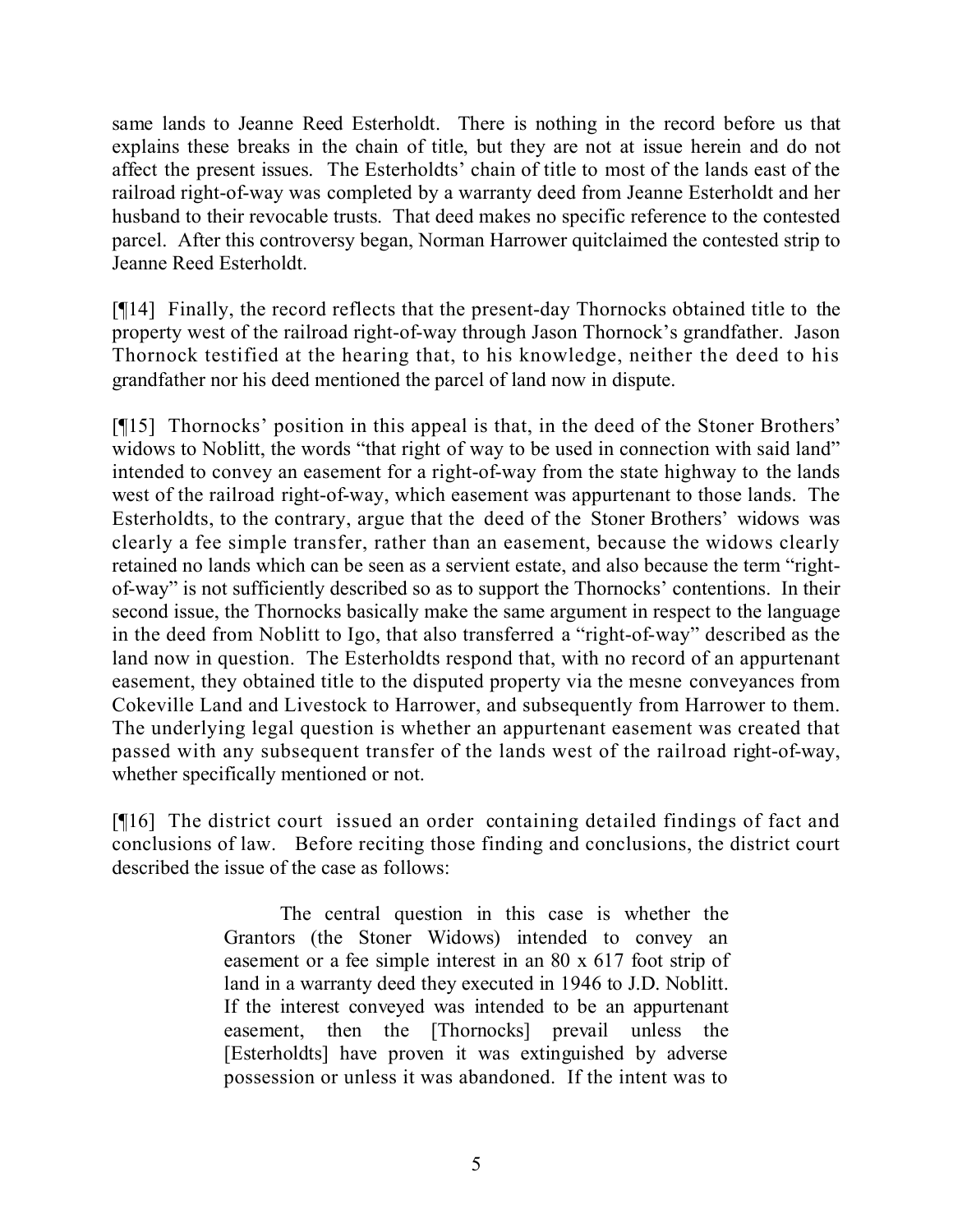convey fee ownership of the strip, then the [Esterholdts] prevail. [2]

[¶17] The most pertinent findings of fact made by the district court are as follows:

A.1. . . . The parties stipulated at trial that the Esterholdts own the 80-foot strip; the difference of opinion being that the Thornocks contend they own an easement that is appurtenant to their land west of the railroad. The Esterholdts claim the Thornocks own nothing in the 80-foot strip.

B.2. The deeds admitted as exhibits show that the disputed 80 x 617 foot tract was carved out of a larger tract of land in a warranty deed dated December 11, 1911 owned by Richard and Retta Roberts who were owners of the land east of the railroad. They conveyed an 80 x 617 foot strip of land to the Stoner Brothers who owned land west of the railroad. It appears to be a conveyance in fee simple. No other property was conveyed in this deed and the deed did not refer to the strip of land as an easement or right-of-way.

. . . .

. . . .

B.4. The next deed involving the disputed tract is recorded in September 1946 wherein Ethel Stoner and Julia Stoner, apparent surviving spouses and heirs of the Stoner Brothers (the Stoner Widows) conveyed the Stoner property lying west of the railroad to J.D. Noblitt. [] After describing the land conveyed (the deed) in a separate subsequent paragraph it states:

> Also that right-of-way to be used in connection with said land and described as follows: (The 80 x 617 foot disputed tract is then described) [emphasis added].

The right-of-way description is the same metes and bounds description that was in the earlier Roberts to Stoner deed.

  $2^2$  Because the district court found that no easement had been created, and that the Esterholdts owned the disputed strip of land, the Esterholdts' adverse possession and abandonment claims were not considered.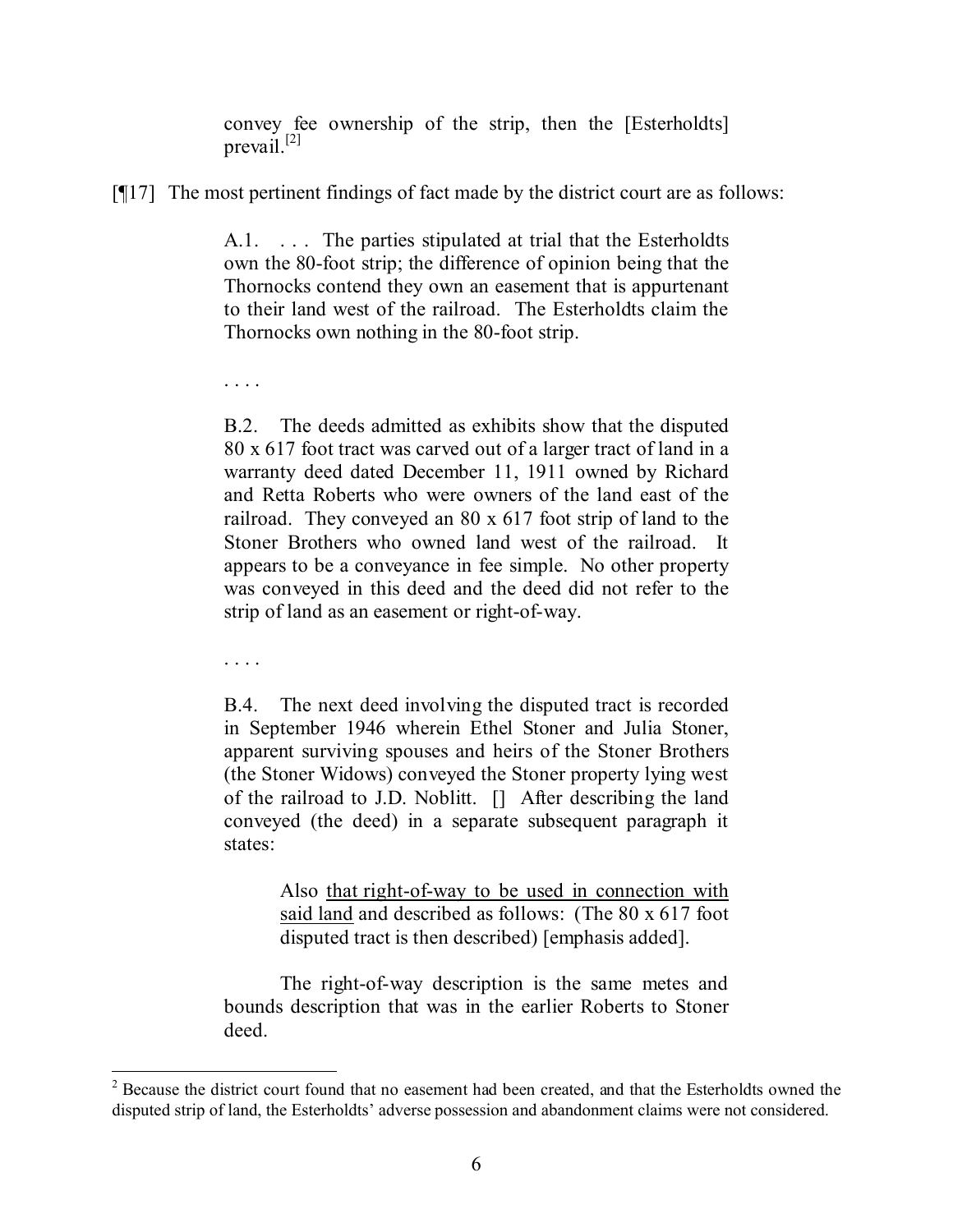B.5. In 1957 J.D. Noblitt conveyed this property to J.N. Igo. The description of the property being transferred differs from the Stoner Widows deed in the introductory language to the disputed strip as "a right-of-way". It doesn't use the terms "that right-of-way" or "easement" and is does not state that it was for "use in connection with" any property. []

. . . .

B.7. Cokeville Land and Livestock Company conveyed this property to Thomas Harrower in July of 1972. [] As to the disputed property, it contains the following language:

> Together with all right, title and interest in that rightof-way described as follows: [emphasis added.]

B.8. Norman Harrower, Thomas Harower's son, inherited his father's property by virtue of a Decree of Distribution in 1979. [] These are the last documents introduced into evidence. Shortly before this litigation began, the Harrowers quitclaimed the 80-foot strip to the Esterholdts.

B.9. Jason Thornock, the plaintiff, testified that "to his knowledge" the deed to his grandfather, John Thornock, and his deed did not mention the 80-foot strip or a right-of-way or easement. These deeds were not introduced into evidence. Thornock argues that it was not necessary to include it because the easement was appurtenant to his land when conveyed by the Stoner Widows to J.D. Noblitt.

B.10. The conveyances of land in the chain of title encompassing the Esterholdt land all except from the conveyance the disputed tract. The exception does not describe the property as an easement or right-of-way. Rather it is described as a parcel of land that is excepted from the conveyance. []

B.11. As previously discussed, the language in the Roberts to Stoner Brothers deed indicates that the Stoner Brothers bought a strip of land to provide a way, a route, or means of access from the road to their lands through the Roberts' land. The language in the deeds of conveyance of the land now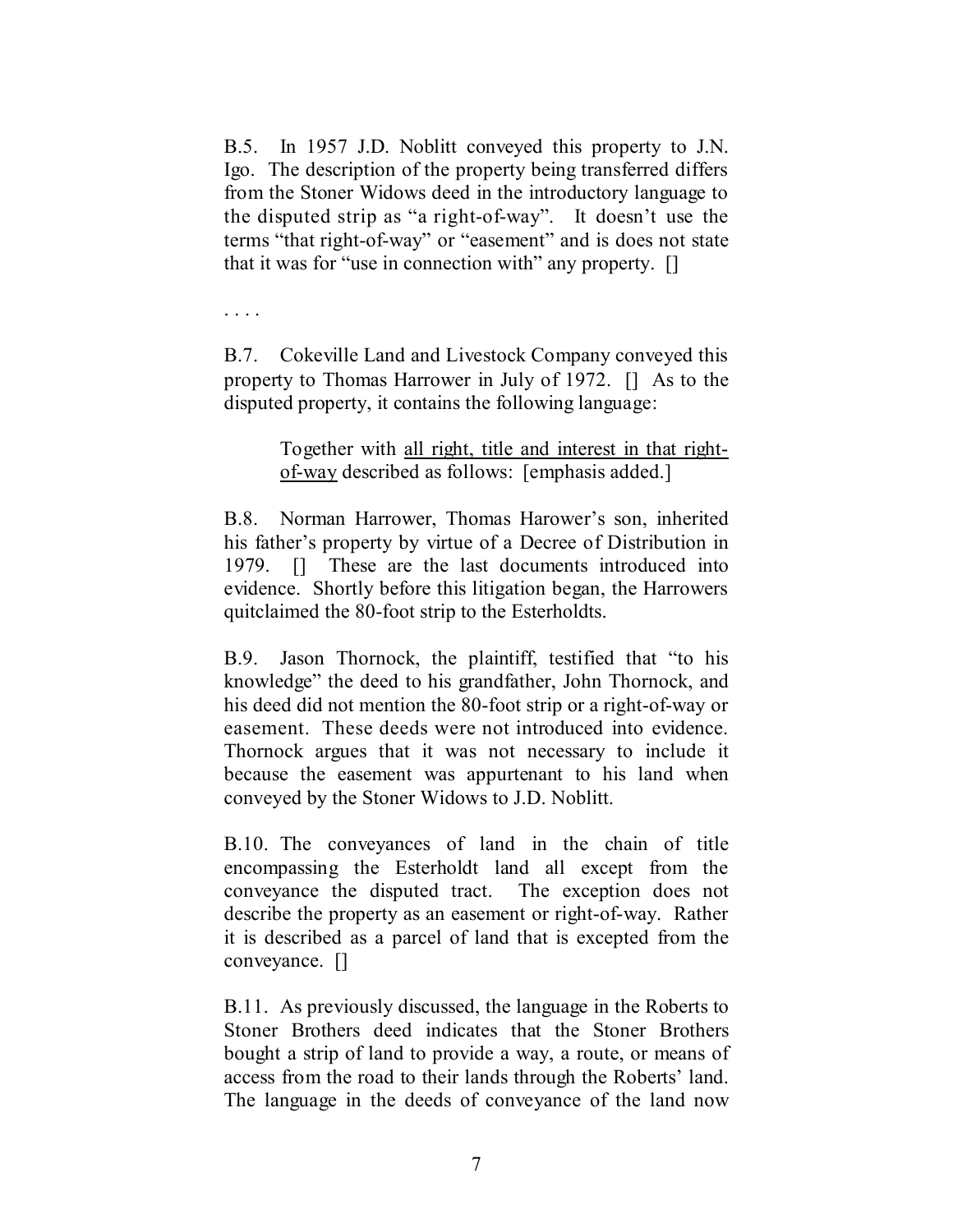owned by the Esterholdts indicates that the parcel of land had been sold in fee and was excepted from those conveyances. However, it is not clear from the deed from the Stoner Widows to J.D. Noblitt that they intended to sell the 80-foot strip of land outright in fee simple or simply convey an appurtenant easement and reserve the ownership of the land. The term "that right-of-way" in the Stoner Widows deed can be interpreted to mean an easement to be used as a right-ofway. However, the parties did not produce any deed or decree of distribution of the Stoner Widows' estate(s) or property tax records that would indicate an intention or belief on the Stoner Widows' part that they still owned the land subject to an easement after they conveyed to J.D. Noblitt. It is thus not clear that the term "right-of-way" in the Stoner Widows deed meant that it was describing its intended use under fee simple ownership or to an easement.<sup>[3]</sup>

C.1. In the 1940s John Reed built a cabin just outside of the disputed property. He dammed the old Bear River Channel at a point within the disputed property and created a pond for fish and wildlife. During the summers of the following years, his wife grazed sheep on the disputed tract.

C.2. The Esterholdts (Reed's successors in title) posted the gates entering the tract with "no trespassing" signs.

C.3. Mr. Russell Dayton, a former employee of J.D. Noblitt and J.N. (Jack) Igo, testified that the 80-foot strip was occasionally used in the late 1940's by Noblitt or Igo as a route to drive his livestock but it stopped after John Reed complained about the dust being stirred up. After that, Noblitt and Igo used an "old established right-of-way" lying to the north (Stan Larsen referred to it as the Pete Nelson Crossing) because it would be a simpler and better route. Stan Larsen testified that his father and he used to work for Jack Igo in the summer and in the 1950's and that they used the Pete Nelson Crossing to the north of the disputed property because it was more convenient.

<sup>&</sup>lt;sup>3</sup> The first sentence of this finding could be considered to be clearly erroneous. There is no language whatsoever in the Roberts to Stoner Brothers deed indicating that the parties intended the strip of land "to provide a way, a route, or means of access from the road to" the Stoner Brothers' land. On its face, the deed is nothing more than a fee simple conveyance of property.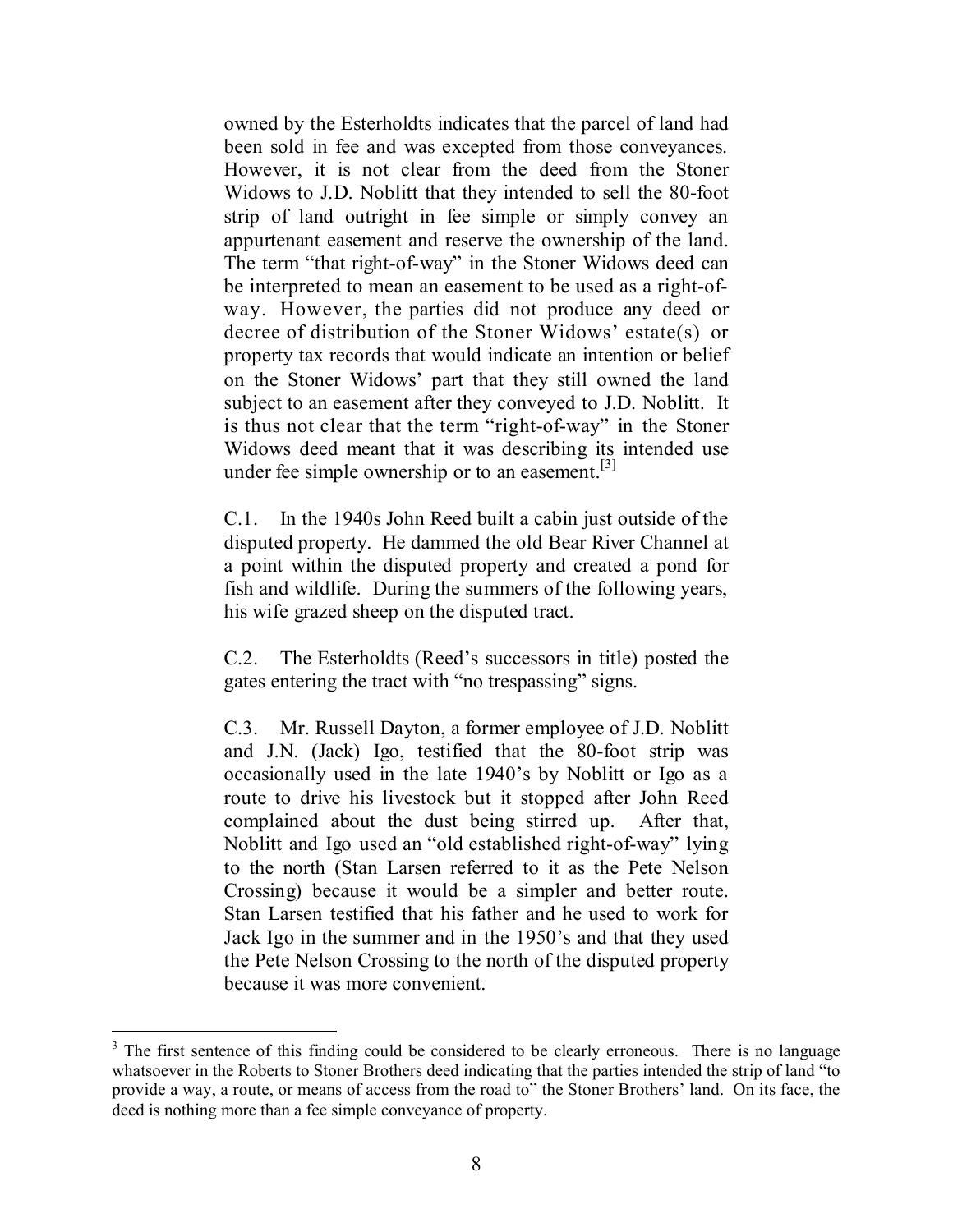C.4. The Thornocks did not use the disputed strip of land to get to their property across the railroad. They either used the "Nelson Crossing" or got to their property from the south.

[¶18] Focusing on the specific question that is the first issue in this appeal, the district court concluded that, as a matter of law, the words "that right-of-way to be used in connection with said land" as found in the deed from the Stoner Brothers' widows to Noblitt are ambiguous. We agree, and would go so far as to say that, not only is the phrase ambiguous, it is so vague as to be unenforceable by the district court. *See e.g.*, *Action Ads, Inc. v. Judes*, 671 P.2d 309, 312 (Wyo. 1983) (vague contract may not be enforced by court); and *Madrid v. Norton*, 596 P.2d 1108, 1116 (Wyo. 1979) (alleged agreement so vague as to be unenforceable). The Thornocks, not this Court, have the duty to establish the existence and terms of any easement. *See e.g.*, *Collins v. Finnell,*  2001 WY 74, ¶ 21, 29 P.3d 93, 101 (Wyo. 2001); and *Black & Yates v. Negros-Philippine Lumber Co.*, 32 Wyo. 248, 231 P. 398, 401 (1924).

[¶19] We agree with the district court that both "that right-of-way" and "to be used in connection with said land" are ambiguous. We begin by noting that in both *Merriam-Webster's Collegiate Dictionary* 1220-21 (10th ed. 1999), and *Webster's Third New International Dictionary* 2367-68 (2002), the definitions and usages of the word "that" take up nearly an entire page. We cannot argue with the district court's determination that, in the present context, the definition or usage best fitting may be "a particular or specific right-of-way that is 'in existence or understood.' *See* 'that', *Webster's Dictionary* at 1294." The district court concluded that, "[t]hus, the word 'that' indicates there was an existing right-of-way that the parties understood to be in existence." The district court then took the next logical step and concluded that, even if by "that right-ofway" the parties meant to identify the disputed parcel, such identification does nothing to identify the right-of-way as being an easement, rather than a fee simple conveyance. Beyond that, we would note that the phrase "right-of-way" is not limited in its meaning to "a way of passage or access to another parcel." A right-of-way may be created for a way of passage for people, vehicles, and animals; it may be created for the erection and maintenance of utility lines or pipes, or for other uses. For present purposes, however, the real problem is that a "right-of-way" may be held in any of various estates; it may be a servitude or easement, or it may be a fee interest. *Davidson Land Co., LLC v. Davidson*, 2011 WY 29, ¶ 19 n.4, 247 P.3d 67, 73 n.4 (Wyo. 2011).

[¶20] The district court further concluded that use of the word "easement" by the parties would have been more precise if that is what they intended. An easement is "[a]n interest in land which entitles the easement holder to a limited use or enjoyment over another person's property." *Hasvold v. Park Cnty. Sch. Dist. No. 6*, 2002 WY 65, ¶ 13, 45 P.3d 635, 638 (Wyo. 2002) (quoting *Mueller v. Hoblyn*, 887 P.2d 500, 504 (Wyo. 1994)). As succinctly put by the district court, "[a]n easement authorizing a right of passage is a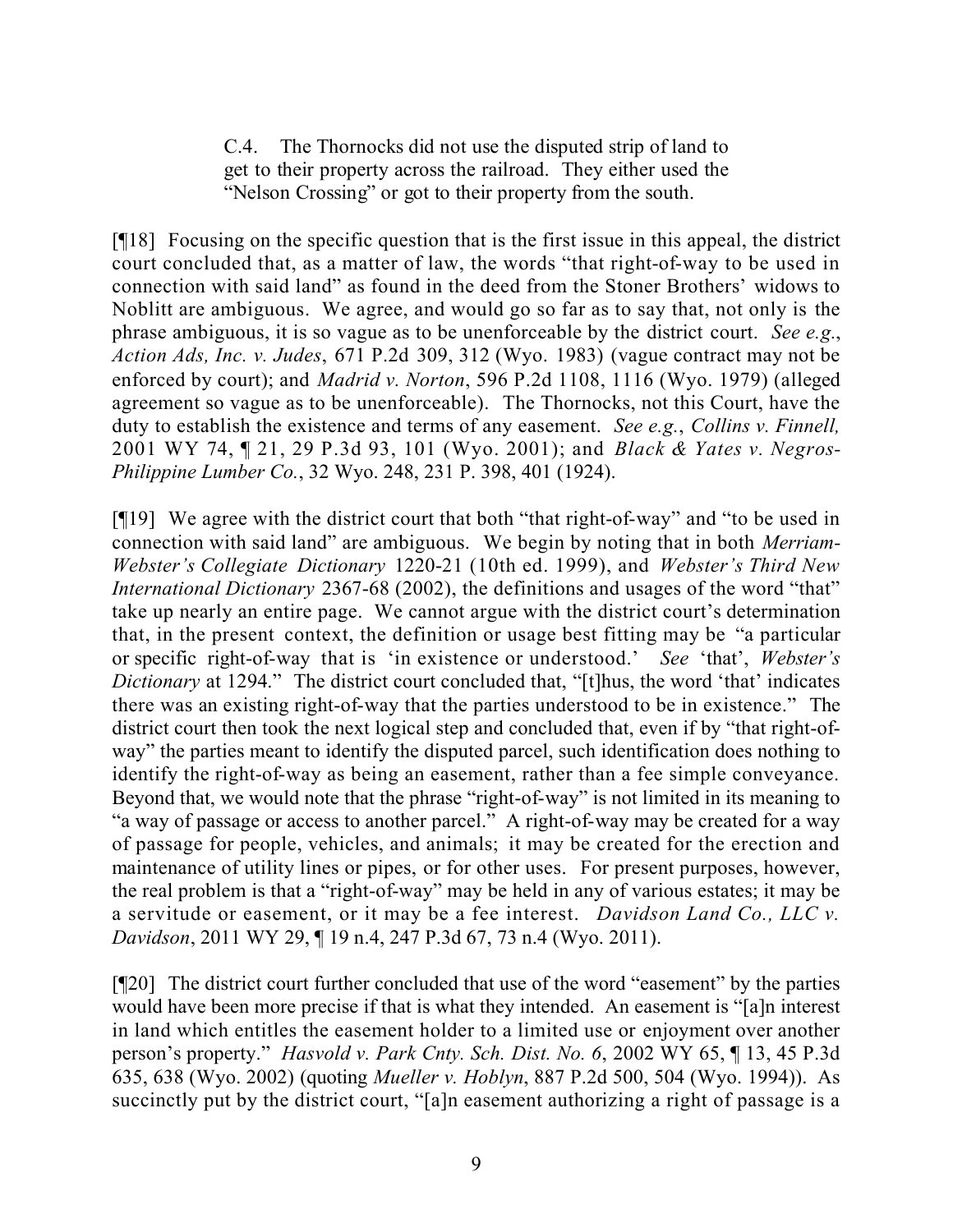right-of-way; but a right-of-way is not necessarily an easement." In that regard, it must be noted again that the deed of the Stoner Brothers' widows made no mention of an easement, reserved no rights or ownership to the widows, and was in the nature of a fee simple conveyance. In addition, no evidence was presented to the district court that the Stoner Brothers' widows ever again had any use of or connection with the described parcel; no owner of the lands west of the railroad right-of-way was shown to have attempted to obtain passage across the railroad right-of-way to connect the disputed parcels to those western lands; and all future owners of the lands east of the railroad right-of-way specifically excepted the parcel from any transfers of those lands. We have noted more than once that the parties' own conduct is evidence of intent. *See e.g.*, *Linton v. E.C. Cates Agency, Inc.,* 2005 WY 63, ¶ 16, 113 P.3d 26, 30 (Wyo. 2005); and *Ashland Oil Co. v. Jaeger*, 650 P.2d 265, 269 (Wyo. 1982).

[¶21] The district court did reach a conclusion of law with which we do not agree:

A.12. The sentence in the deed from the Stoner Widows to J.D. Noblitt introducing the description of the strip of land also uses the term, "to be used in connection with said land" referring to the other land being sold. The term, "to be used in connection with," when used in connection with the term "right-of-way," it is saying in effect, "that the strip of land is to be used for the purpose of getting passage to the other parcel of land conveyed." It appears to be an indication of the use to be made of the strip of land that could be owned in fee or as an easement.

[¶22] Our disagreement with the district court is not that its conclusion is not a reasonable conclusion that might be reached from an interpretation of the words "to be used in connection with." Our disagreement with the district court is founded upon our conclusion that these words do not necessarily, as a matter of law, mean what the district court concludes. It must be remembered that, at the time of the conveyance of the deed of the Stoner Brothers' widows, the western lands had two other accesses to the public highway, and it should be noted that the disputed parcel, itself, had access to the public highway. For all anyone can tell from the words "to be used in connection with" is that Noblitt apparently intended to use both parcels for some activity.

[¶23] In short, there is nothing within the deed of the Stoner Brothers' widows that indicates it was meant to be an easement. On its face, it is a fee simple conveyance, and that is what we conclude it was. That determination is consistent with Wyo. Stat. Ann. § 34-2-101 (LexisNexis 2011), which declares that "every conveyance of real estate shall pass all the estate of the grantor therein, *unless the intent to pass a less estate shall expressly appear or be necessarily implied in the terms of the grant.* (Emphasis added.) This statute adds to the conclusion that the deed of the Stoner Brothers' widows passed